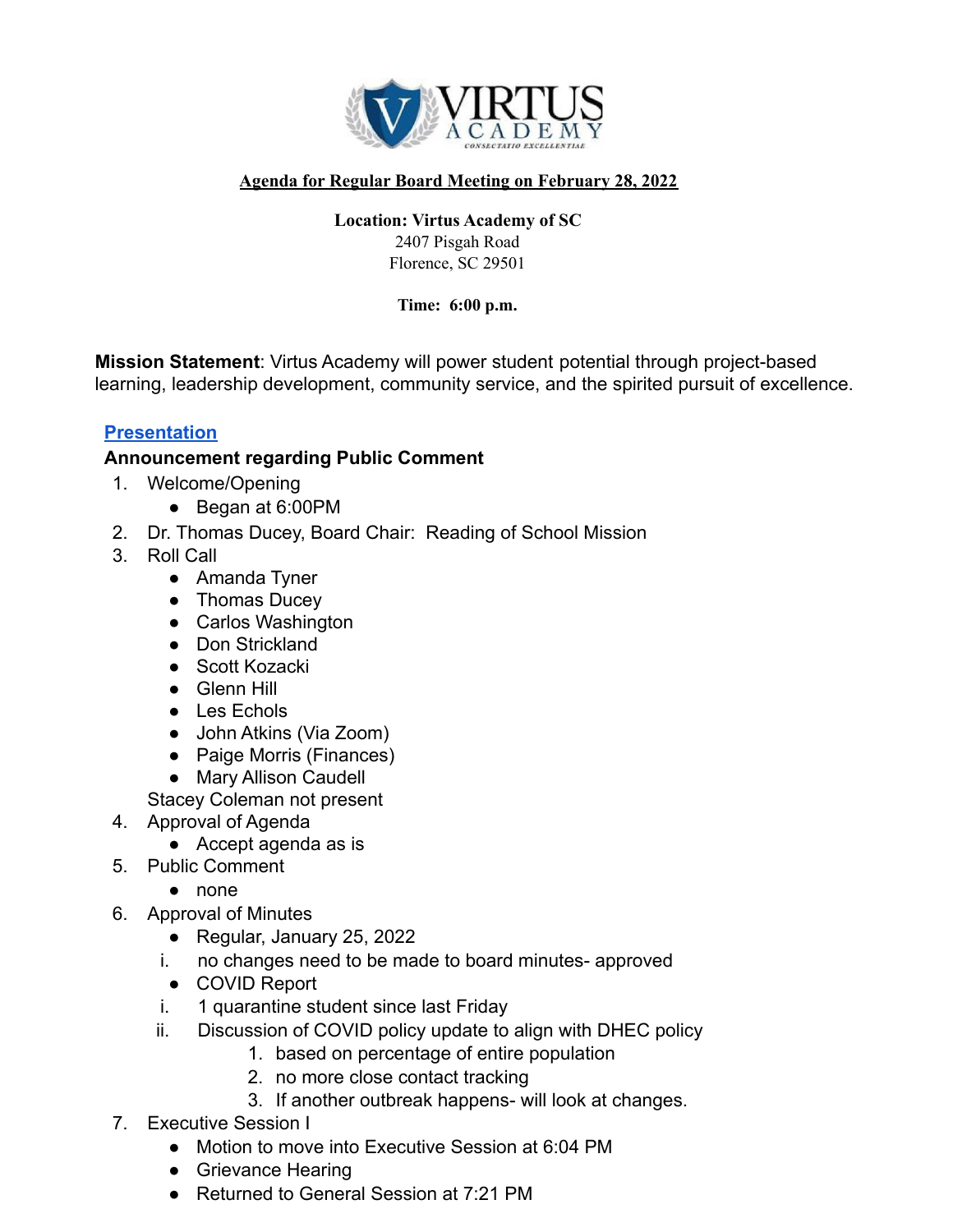- i. Action Item
	- 1. Bullying Policy created and implemented
	- 2. Decision stands as is-family can file again
- 8. Monthly Budget Report
	- Nero presented [Monthly Budget Report](https://drive.google.com/file/d/1q_oKgJ4u89V9umm148XQndoNavJmm3aK/view)
	- ESSER II Funds (spend down by 2023)
	- i. Total allotted-\$470,252.58
	- ii. Total spent to date \$325,736.50
	- iii. Items ESSER II funds were spent on in December
		- a. January portion of salaries (counselor, primary TAs, SPED)
		- ESSER III Funds (spend down by 2024 but not before ESSER II is exhausted)
	- i. Total allotted-\$993,867.36
	- ii. [Plan](https://docs.google.com/spreadsheets/d/1aVa8NCL63AsIeZ3jhtWO-WQjiOtEnbtKUoJH6W76cOA/edit?usp=sharing)
		- GEER Funds Spend down by 2022
	- i. Total allotted- \$187,868.29
	- ii. Total spent to date \$70,259.27
	- iii. Items GEERI funds were spent on in January:
		- a. MTSS Coordinator Salaries
		- b. Math Interventionists Salaries
		- c. Reading Interventionists Salaries **d.** Custodial Salaries

Kozacki asked about the discretion of amount- Ducey noted that the school is no longer a rental; VASC owns the school and land

Ducey requested that Debt Service Ratio be included in the Monthly Budget Report- (Cash on hand and current debt) This is necessary in order to stay in compliance with the bond/loan.

Days cash on hand to be on the report as well (how many days that the school can operate with the cash on hand)

- 9. Preparation for 2022 Board of Directors Elections
	- Typically contact the Charter Alliance to handle Board of Directors **Elections** 
		- Election is held in May- on boarding in June
		- Ducey requested to know if board members resign or stay on
		- Ducey encourage all board members to stay on the board even if their term is coming to an end
		- Ducey requested to have a few good candidates in case they are needed
- 10. Update on VASC website
	- Finalizing the website to Hostsinger-
	- i. Meeting on March 7th with the website designer
	- ii. Hoping to launch new website mid-March
	- iii. Mr. Strickland requested to update the mission statement on the website
	- iv. Dr. Ducey requested access to the current website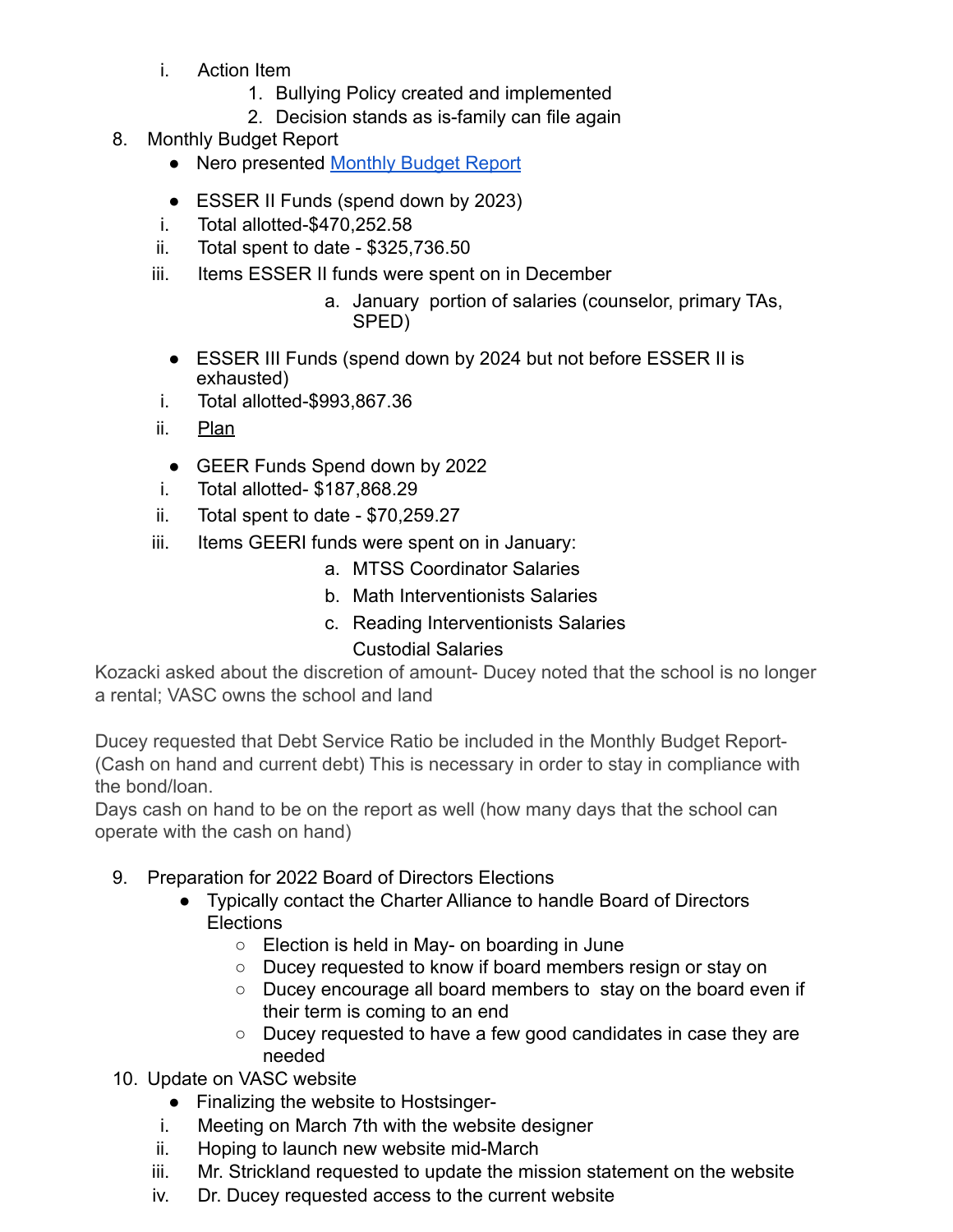- 11. Principal's Report
	- Academic Report
	- i. Dargan presented the NWEA MAP Student Achievement Norms
		- 1. Seen in the presentation
		- 2. Ducey asked if the investments that the board made this year are making a difference in the classroom
			- a. PBL- is an ongoing learning project
			- b. OG- yes; pushing into the classroom
		- 3. Strickland voiced concern about parents no know where their student stands regardless of grades
	- ii. Discussion about IXL
	- iii. Kozacki asked if there should be some type of grade normalization
		- 1. Consistent standard for grading students
		- 2. Rubric throughout grade levels
		- 3. Gradebooks were discussed
	- iv. Ducey asked if there were plans during the summer to help catch up students academically
		- Enrollment Report
	- i. Ducey asked about diversity (~64% Causian and ~34% African American)
	- ii. Discussion about efforts to increase diversity
	- iii. Tyner requested exact number for diversity
	- iv. Tyner asked if there is a way we can screen students
		- 1. Asked if other charter schools are doing to be aware of discipline issues
		- 2. Nero stated that she has contacted other charter schools and CIE for guidance about receiving students
		- 3. Asked Mary Allison Caudell for guidance
	- v. Ducey proposed an "Enrollment Policy" and include lawful reasons to deny enrollment
	- vi. Ducey asked Mary Allison Caudell about during Exclusion Hearing can they review previous disciple from other schools-Caudell encourage only VASC discipline records
		- Personnel Report
	- i. 1 Staff member resigned
	- ii. 1 staff member on medical leave
	- iii. 1 staff member terminated
		- **● 2022-2223 Hiring**
	- i. 6 New Teachers (Offers Accepted) HS ELA, Elementary & Early Childhood
	- ii. 1 New Teachers offered (HS Science)
	- iii. 1 Interview today
	- iv. 5th ELA replacement is a certified teacher and being considered for next year
	- v. Still need middle & high school math
		- 1. Suggested incentives (\$2500 sign-on bonus + yearly bonus up to three years)
			- a. Board discussed salaries, bonuses, and yearly incentives
			- b. Strickland suggested one time